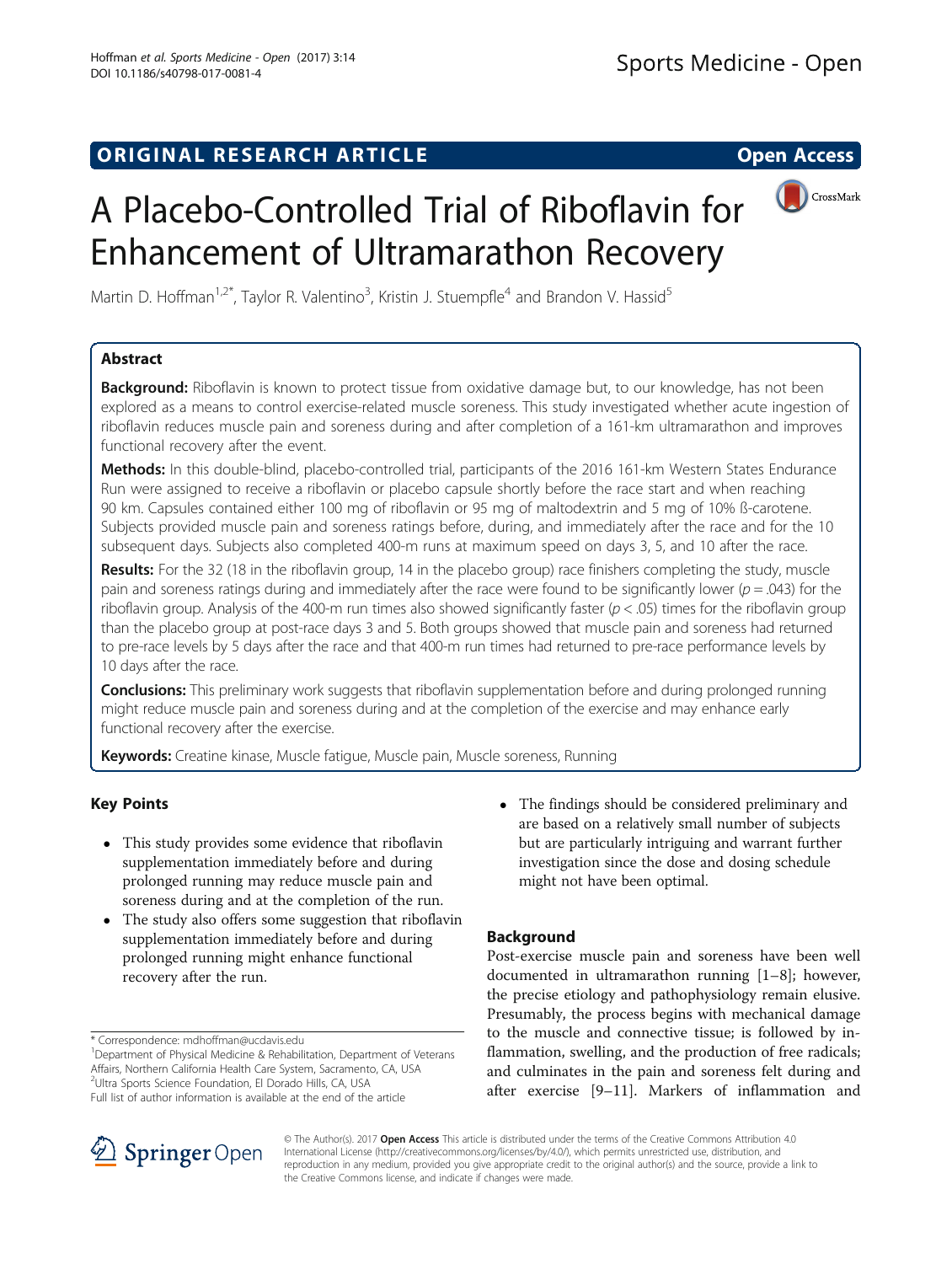oxidative stress are known to be high following an ultramarathon [[5](#page-6-0), [7](#page-6-0), [12](#page-6-0)–[15](#page-6-0)].

Numerous pre- and post-exercise interventions using nutritional supplements and dietary strategies have been investigated for prevention or treatment of exerciserelated muscle pain and soreness [\[10, 16\]](#page-6-0). Since the inflammatory response and free radical production with oxidative stress are likely involved in the mechanism leading to exercise-related muscle soreness, it seems plausible that supplementation with substances having anti-inflammatory or antioxidant properties may be an effective means of controlling such soreness. While research has provided some general support for the effectiveness of such substances in reducing exercise-related muscle soreness [[10, 16\]](#page-6-0), previous studies specific to ultramarathon running have demonstrated no effect. For instance, 6 weeks of vitamin E and C supplementation was found to have no effect on muscle damage, inflammatory markers, or muscle function recovery after a 50-km trail run [[12](#page-6-0), [13\]](#page-6-0). Furthermore, 3 weeks of supplementation with quercetin, another substance with known antioxidant properties, was not found to alter antioxidant capacity or oxidative damage, inflammation, muscle damage, or post-race muscle soreness from a 161-km ultramarathon [[6, 15](#page-6-0)].

A common nutritional supplement that we believe has not been investigated for its effect on exercise-related muscle soreness is vitamin B2 (riboflavin). As for other flavonoids, riboflavin is known to exhibit antioxidant properties and protect tissue from oxidative damage [[17](#page-6-0)–[23\]](#page-6-0). Riboflavin is also important in cell repair and production and for protecting mitochondrial and other enzymes as a mitochondrial enzyme cofactor or cofactor precursor [[24](#page-6-0)]. It is one of eight water-soluble B vitamins found in many foods and must be regularly supplied in the diet as it is not stored by the body [\[25\]](#page-6-0). Human trials have largely focused on the efficacy of riboflavin supplementation for migraine prophylaxis with favorable findings [[26](#page-6-0), [27\]](#page-6-0). Whether or not it might provide a protective role or enhanced recovery from exercise-induced skeletal muscle damage is unknown.

The purpose of this study was to investigate whether acute ingestion of riboflavin is effective at reducing muscle pain and soreness during and after completion of a 161-km ultramarathon, and in improving functional recovery after the event. The study was performed in association with the 161-km Western States Endurance Run (WSER) since this race is known to induce considerable muscle damage and pain [[2, 3, 5](#page-6-0)–[7, 28](#page-6-0)–[32](#page-7-0)]. Based upon the evidence that riboflavin can protect tissue from oxidative damage and is important in cell repair, we hypothesized that riboflavin would be effective at reducing muscle pain and soreness and improving muscle recovery after this extreme level of exercise.

# **Methods**

## Study Design and Subjects

This double-blind, placebo-controlled trial was performed at the 2016 WSER, a 161.3-km ultramarathon through the Sierra Nevada Mountains of Northern California. The course is mostly single-track trail with 5500 m of cumulative climb and 7000 m of cumulative descent. Other race details have been provided elsewhere [\[33](#page-7-0)–[36\]](#page-7-0). Nearby weather station ambient temperatures during the race ranged from a low of 1 °C at the start to a high of 34 °C. The San Francisco State University Institutional Review Board provided approval for the research with electronic consent obtained during online enrollment and formal consent obtained at race registration. Study participants completing the pre-race data collection were provided a t-shirt, and those completing the entire study were provided a \$50 (USD) gift certificate.

Subject recruitment was by electronic notices sent to all race entrants 59 and 19 days before the race. Because of inadequate subject recruitment, additional subjects were recruited during race registration held the day before the race start.

All study participants were met during race registration for formal consenting, additional pre-race data collection, and review of expectations for participation. Subjects were then seen for further intervention before and during the race as outlined below. Immediately after race completion, subjects were escorted 30 m to a tent adjacent to the finish line where post-race data collection and a blood draw were performed. During the subsequent 10 days, the subjects recorded additional information that was then returned to the investigators electronically or by mail. They were sent an email the evening after the race reminding them of the post-race data collection and were provided an electronic copy of the data sheet at that time.

Subjects were asked to avoid any use of pain or nonsteroidal anti-inflammatory drugs (NSAIDs) during the race. Additionally, subjects were asked to avoid use of pain medications or NSAIDs, compression garments, massage, electrical stimulation, and thermal modalities in the 10 days following the race. To check compliance, the post-race data form requested that they provide details about use of pain medications or NSAIDs during or after the race or any of the above interventions during the 10 days after the race. Subjects were also asked which group they thought they were in and why.

## Intervention

Subjects were assigned to the riboflavin or placebo group in an alternating fashion based on the order of arrival to meet with the research team at race registration, with the on-site researchers and subjects being blinded to the group assignment. The subjects were told that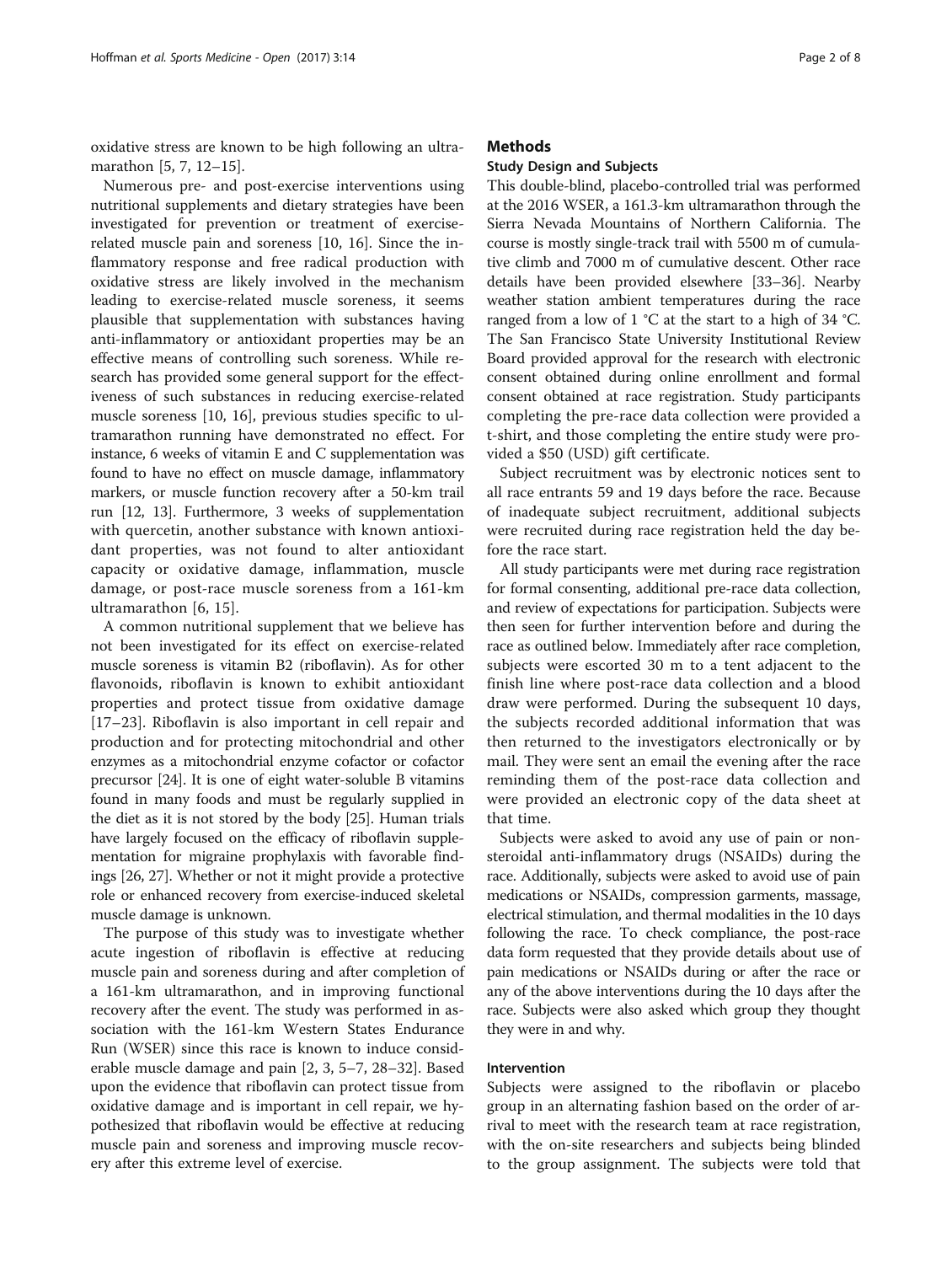they would receive either a placebo or an essential vitamin with flavonoid properties, but no other details of the supplement under study were provided until after data analysis had been completed.

All subjects received a capsule 0.5–1 h before the start of the race with a cup of water and were observed to swallow the capsule. They were also provided and observed to take another capsule at the 90-km aid station. Capsules were prepared by the investigators using riboflavin (Nature's Way Products, Inc., Green Bay, WI), maltodextrin (Now, Bloomingdale, IL), and 10% ßcarotene powder (BulkSupplements.com, Henderson, NV). The treatment group received capsules containing 100 mg of riboflavin, and the control group received capsules containing 95 mg of maltodextrin and 5 mg of 10% ß-carotene. Because riboflavin can cause urine to appear bright or fluorescent yellow [\[37\]](#page-7-0) and might allow subjects to suspect they were in the treatment group, the small amount of ß-carotene was added to the placebo, as done in a prior placebo-controlled trial of riboflavin [[27\]](#page-6-0), since it can also cause a similar urine color change. The amount of ß-carotene in each capsule was approximately half of that in a single large raw baby carrot [[38](#page-7-0)], so we recognize it was unlikely to cause marked urine discoloration, but it did allow us to legitimately tell the subjects that they might notice a discoloration of the urine regardless of their group assignment. We also recognized that ß-carotene is an antioxidant but felt that it would have no recognizable antioxidant effect at such a low dose.

# Measurements

#### Body Weight

The body weight of each subject was obtained at race registration and immediately after finishing the race using the same scale (Sunbeam Products, Inc., Health o meter, model 349KLX, Boca Raton, FL) placed on a firm, level surface. For each measurement, the runner was clothed in running attire and shoes but had no other items on their body or in their hands.

## Plasma Creatine Kinase Concentration

Plasma creatine kinase (CK) concentration was determined immediately post-race from a blood sample taken from the antecubital vein, with subjects seated in the upright position. The samples were centrifuged for 10 min at 3400 rpm within 10 min of collection and then stored in a cooler until transported to and analyzed by a clinical laboratory for plasma CK concentrations (Siemens Aktiengesellschaft, Dimension EXL, Munich, Germany).

### Subjective Measurement of Muscle Pain and Soreness

Runners were asked to rate their perceived lower-body muscle pain and soreness according to a 10-point Likert scale with anchors of 1 (no soreness), 2.5 (dull, vague ache), 4 (slight soreness), 5.5 (more than slight soreness), 7 (sore), 8.5 (very sore), and 10 (unbearably sore). This approach has been previously used at the WSER [[2](#page-6-0)–[7](#page-6-0)] and elsewhere [\[39\]](#page-7-0), and the values have been found to correlate with plasma CK concentrations [\[3](#page-6-0)–[5](#page-6-0)]. Ratings were provided at race registration, during the race at the 48-, 90-, and 126-km checkpoints, at the finish prior to the blood draw, and each morning of the 10 days following the race after being up and moving around for approximately 30 min.

## Functional Measurement

A 400-m run at maximal speed was used as a functional measurement, which we have previously used successfully [[2, 3](#page-6-0)]. Those subjects enrolled in advance of race registration were asked to perform this test twice on separate days during the 21 days before the race, and all subjects were asked to perform the test on days 3, 5, and 10 after the race. Subjects were sent an electronic reminder the night before each post-race 400-m run. This test is functionally specific for running, but not overwhelmingly long and painful or so short and intense that it would be a high risk for inducing a strain injury. After an adequate warm-up, subjects were instructed to selftime the run, starting from a standing start. Subjects were asked to use the inside lane of a running track, assuring an accurate distance. In the event they did not have access to a track, they were allowed to utilize a level section of road that had been measured to the correct distance. They were asked to use the same site for all pre-race and postrace testing and under conditions without significant wind or other environmental variations.

### Statistical Analyses

Comparison of treatment and control groups (age, sex, finish time, percent change in body mass from registration to immediately post-race, post-race plasma CK concentration, pre-race 400-m run time, average weekly running distance, highest weekly running distance, and longest training run) were made using unpaired  $t$  tests and the chi-square test. Main outcome variables (muscle pain and soreness rating and 400-m run time) were compared between groups with two-way (group  $\times$  time) repeated measure analysis of variance (ANOVA) and Bonferroni post-tests. These data were tested for normality with the D'Agostino-Pearson normality test. The 400-m run time data were skewed and successfully normalized before analysis with the reciprocal function (i.e., transformed value = 1/original value). Statistical significance was set at  $p < 0.05$ .

A priori sample size determination was performed based on muscle pain and soreness ratings from previous research at the WSER [\[2](#page-6-0)–[4\]](#page-6-0). Using a level of significance of  $p < 0.05$ , an expected common SD of 1.5 points,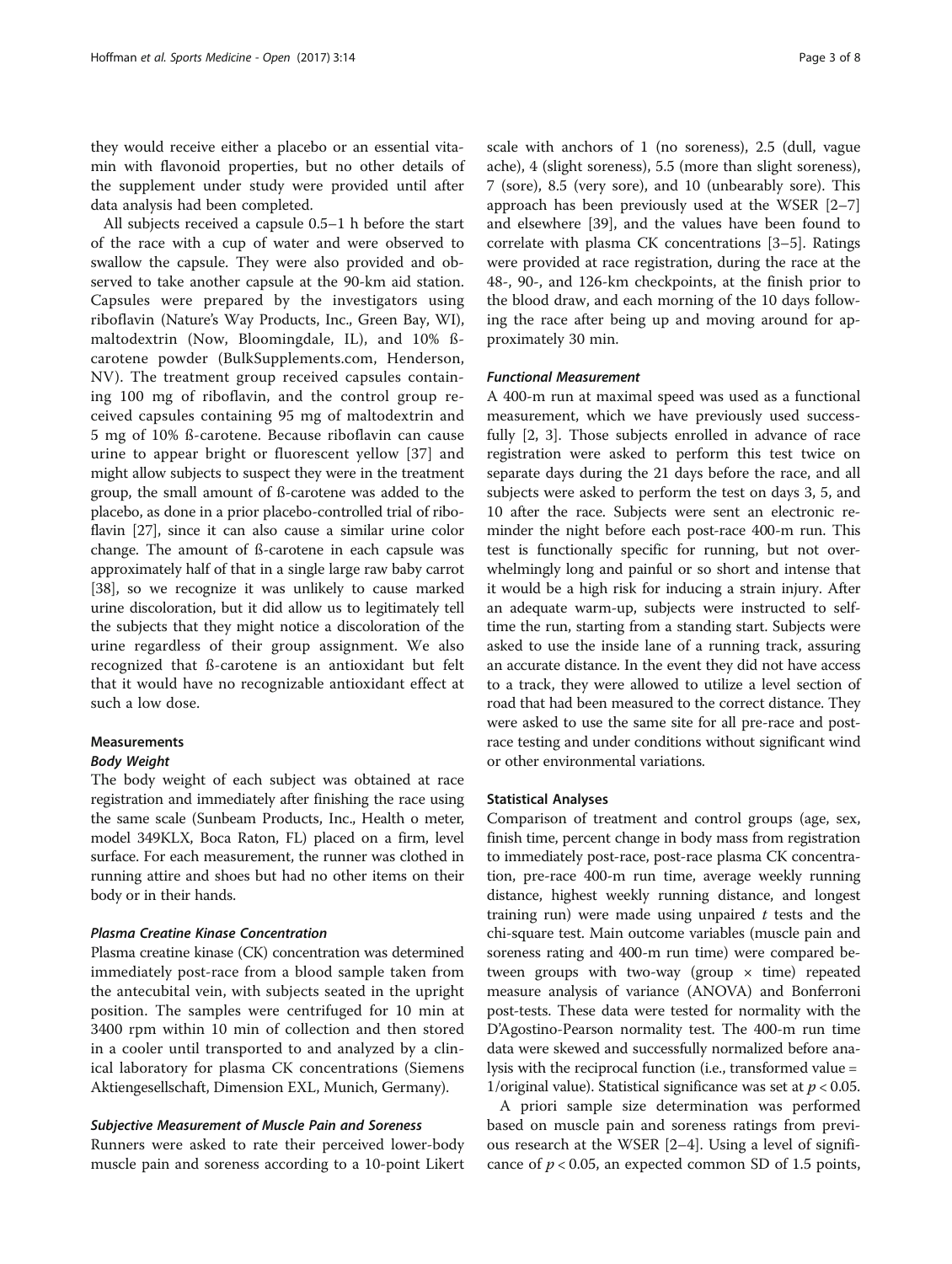<span id="page-3-0"></span>and 80% power, the predicted minimum sample size to determine a meaningful group difference of 1.5 points was 13 per group. Recent research at the WSER has shown attrition rate to be roughly 25–30% [[2, 3](#page-6-0), [40\]](#page-7-0), so we aimed to recruit a minimum of 17 subjects per group.

# Results

Of the 353 race entries, 44 runners enrolled in the study (22 in each group) and started the race. Of this group, 37 (84.1%, 20 in riboflavin group, 17 in placebo group) finished the race and 32 (18 in riboflavin group, 14 in placebo group) completed data collection. Of the 32 completing data collection, 8 had enrolled in advance of race registration and completed both pre-race 400-m run trials (5 in riboflavin group, 3 in placebo group). Overall race finish rate was 79.3% (280 of 353 starters), which was similar ( $p = .55$ ) to that for the study participants.

Selected characteristics of the subjects completing the study are shown in Table 1. None of the examined characteristics differed between groups, including the postrace plasma CK concentrations. Furthermore, race finish rate (91 and 77% for the riboflavin and placebo groups, respectively) and study completion rate (82 and 64% for the riboflavin and placebo groups, respectively) did not differ statistically ( $p = .4$  and  $p = .3$ , respectively) between groups. One subject in the placebo group failed to receive the capsule at 90 km, and two subjects in the riboflavin group reported emesis within an hour after taking the capsule at 90 km. All other subjects received both doses and were confirmed to not have had emesis during

Table 1 Selected characteristics of the two study groups

| Characteristic                                         | Riboflavin<br>$(n = 18)$ | Placebo<br>$(n = 14)$ |
|--------------------------------------------------------|--------------------------|-----------------------|
| Age (years)                                            | $44 \pm 8$               | $46 \pm 7$            |
| Sex (% men)                                            | 83                       | 79                    |
| Average weekly running<br>distance (km) <sup>a</sup>   | $83 \pm 20$              | $94 \pm 20$           |
| Highest week running<br>distance (km) <sup>a</sup>     | 135 (126–156)            | 129 (120-142)         |
| Longest training run or<br>race (km) <sup>a</sup>      | $80(66-92)$              | 80 (56-97)            |
| Body mass change from<br>registration to post-race (%) | $-3.6 \pm 2.1$           | $-2.6 \pm 2.0$        |
| Finish time (hours)                                    | $27.26 \pm 2.36$         | $27.08 \pm 2.88$      |
| Used any pain medication<br>during the race (%)        | 50                       | 36                    |
| Used any pain medication<br>in 10 days post-race (%)   | 33                       | 43                    |
| Post-race plasma CK (U/L)                              | 6804 (3536-24,592)       | 12,819 (7560-46,965)  |

Data are reported as mean ± SD, a percentage, or median (interquartile range) if the data were skewed for either group

<sup>a</sup>Distances are during the 3 months prior to the race. No significant group differences were present

the hour after taking a capsule. Post-race exercise behavior appeared comparable between groups, and during the first 2 days post-race, none of our subjects reported exercise more taxing than running less than 2 km or some walking.

The findings relative to muscle pain and soreness ratings for those subjects completing the study are shown in Fig. 1. Analysis of the data across all time points revealed no significant group  $(p=.14)$  or group by time interaction ( $p = .25$ ), but there was a significant ( $p < .0001$ ) time effect. Post-race values were statistically similar to pre-race values by post-race day 5. The pre-race and race data for all subjects providing data through 90 km (21 and 20 in riboflavin and placebo groups, respectively) were also analyzed. There was a significant group by time interaction ( $p = .023$ ) and time ( $p < .0001$ ) effect, but no group effect ( $p = .075$ ), and post-testing revealed a significantly lower value ( $p < .01$ ) for the riboflavin group than the placebo group at 90 km. This finding prompted further exploratory analysis of the data for those subjects completing the study with exclusion of the pre-race and post-race data (i.e., considering only the ratings during the race and at the finish) that yielded a significant ( $p = .043$ ) group effect, as well as a significant ( $p < .0001$ ) time effect, but no significant ( $p = .22$ ) interaction effect.

The post-race 400-m run times are shown in Fig. [2](#page-4-0). Significant time ( $p < .0001$ ) and group ( $p = .016$ ) effects were found, but no significant  $(p = .60)$  interaction effect was evident. Post-testing revealed significant group differences ( $p < .05$ ) at post-race days 3 and 5. For the 8 subjects who had completed 400-m runs prior to the race, the post-race day 10 times were not statistically different ( $p = .10$ ) from the pre-race times (mean  $\pm$  SD,

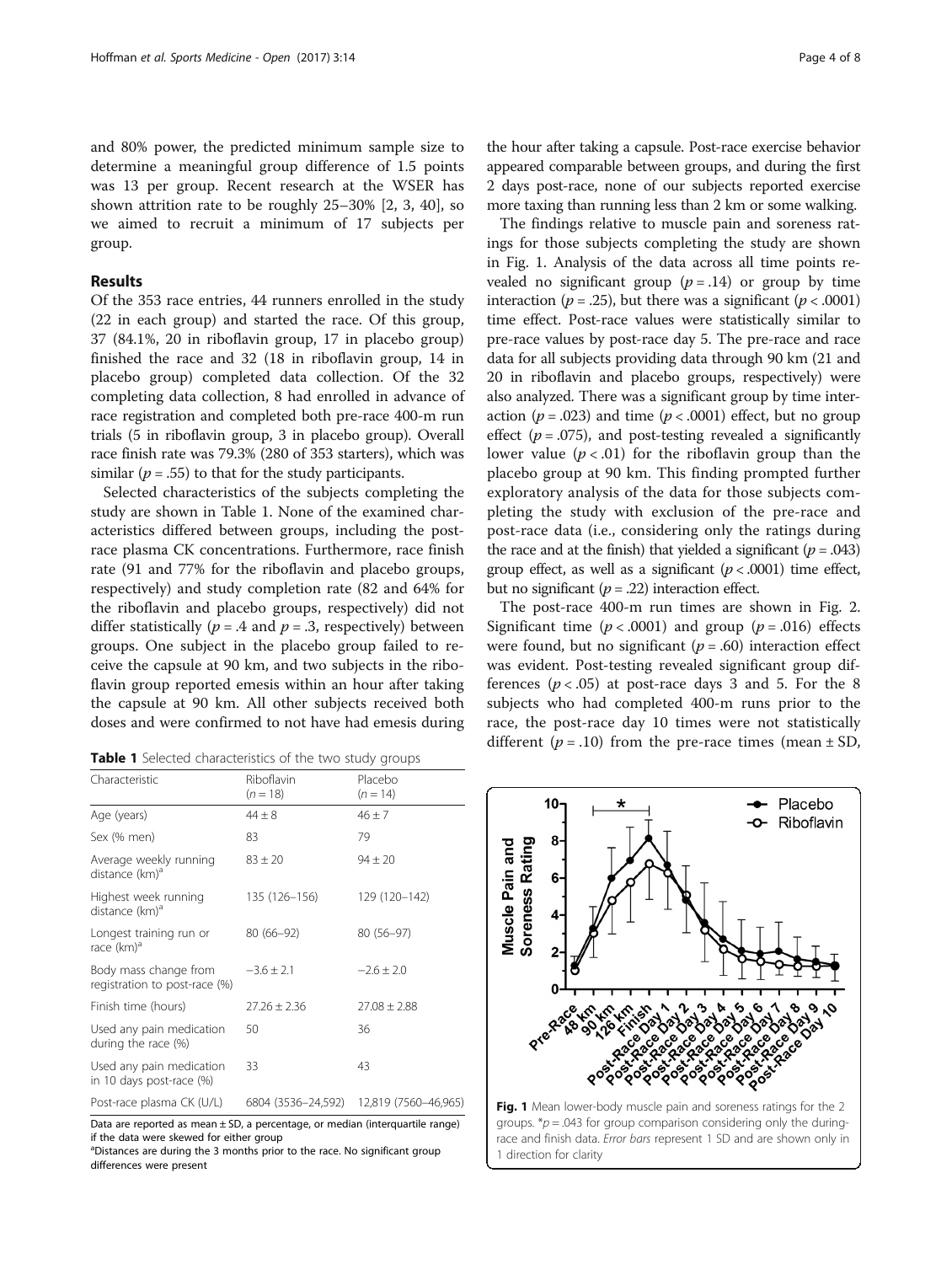

<span id="page-4-0"></span>

 $82 \pm 9$ ,  $80 \pm 10$ , and  $85 \pm 7$  s for pre-race trial 1, pre-race trial 2, and post-race day 10, respectively).

As shown in Table [1,](#page-3-0) pain medication use during the race was not different between groups but was at 50% among the riboflavin group and 36% among the placebo group. Considering the 9 subjects in the riboflavin group who reported using pain medication during the race, 7 used a NSAID and 2 used acetaminophen at a mean (range) of 29% (12–62%) of the maximum recommended 24-h dose. Of the 6 subjects in the placebo group who reported using pain medication during the race, 1 used a NSAID and 4 used either acetaminophen, paracetamol, or paracetamol with codeine at a mean (range) of 39% (10–75%) of the maximum recommended 24-h dose. Comparison of muscle pain and soreness ratings between subjects who used pain medication during the race with those not using pain medication during the race revealed no suggestion of a group or interaction effect, whether considering all time points ( $p = .43$  and  $p = .61$  for group and interaction effects, respectively) or just the ratings during the race and at the finish ( $p = .98$  and  $p = .82$  for group and interaction effects, respectively).

Subjects who received riboflavin correctly suspected they had received the treatment 50% of the time, whereas 23% of the placebo group incorrectly thought they were in the treatment group. These rates of suspicion about being in the treatment group were not statistically different ( $p = .16$ ). There were 3 subjects in the riboflavin group and 1 subject in the placebo group who noted a yellow urine color.

# **Discussion**

This work is a preliminary examination of riboflavin for potential benefits of reducing muscle pain and soreness

during and after strenuous exercise and at enhancing recovery from strenuous exercise. The findings suggest that the vitamin may have some benefits. Indeed, riboflavin supplementation immediately before and midway during prolonged exercise appeared to be linked with reduced muscle pain and soreness during and at the completion of the exercise, and there was some evidence for enhanced functional performance during the initial several days after the exercise. While the findings require cautious interpretation, they are adequately interesting to warrant further investigation.

Given that post-race plasma CK concentrations were similar between groups, there is no evidence from this work that riboflavin acts by reducing muscle cell rupture. Rather, it would seem that it must act by altering the physiological response to exercise in other manners. While the underlying mechanism of action cannot be established from this study, it seems conceivable that the antioxidant properties of riboflavin [[17](#page-6-0)–[23](#page-6-0)] could explain reduced muscle pain and soreness during exercise, although the lack of reduced muscle pain and soreness during recovery does not seem consistent with this mechanism. On the other hand, the mitochondrial protective function of riboflavin [[24\]](#page-6-0) might be a plausible explanation for the riboflavin group demonstrating enhanced functional recovery without improvement in muscle pain and soreness during the recovery period.

Participants of the WSER are generally well-trained and experienced ultramarathon runners given that a recent qualifying ultramarathon is required to gain entry into the race. In this regard, they were conditioned for this type of activity and were adapted for controlling and responding to significant muscle injury from prolonged running. It is possible that an effect of riboflavin could be even greater in a group of subjects who are more naïve to strenuous exercise.

We chose to provide two 100-mg doses of riboflavin which were received immediately prior to exercise and around 11–16 h later during the approximately 20–30 h it took to complete the race. This dose and schedule were chosen because we felt it would be feasible to achieve subject cooperation and that any effectiveness should still be evident even if this was not the optimal dose or dosing schedule. The doses we provided were well above the recommended dietary allowance for riboflavin of 1.3 mg/day for adult men and 1.1 mg/day for adult women [[41](#page-7-0)]. While the body absorbs little riboflavin from single doses beyond 27 mg [\[42](#page-7-0)], the vitamin appears safe at much higher doses [\[41](#page-7-0)] and riboflavin supplements are typically available in 100-mg capsules with recommendations to take 1–2 per day. Plasma concentrations of riboflavin and flavocoenzymes have been shown to peak around 2 and 3.5 h, respectively, after a single 60-mg dose of riboflavin, but the plasma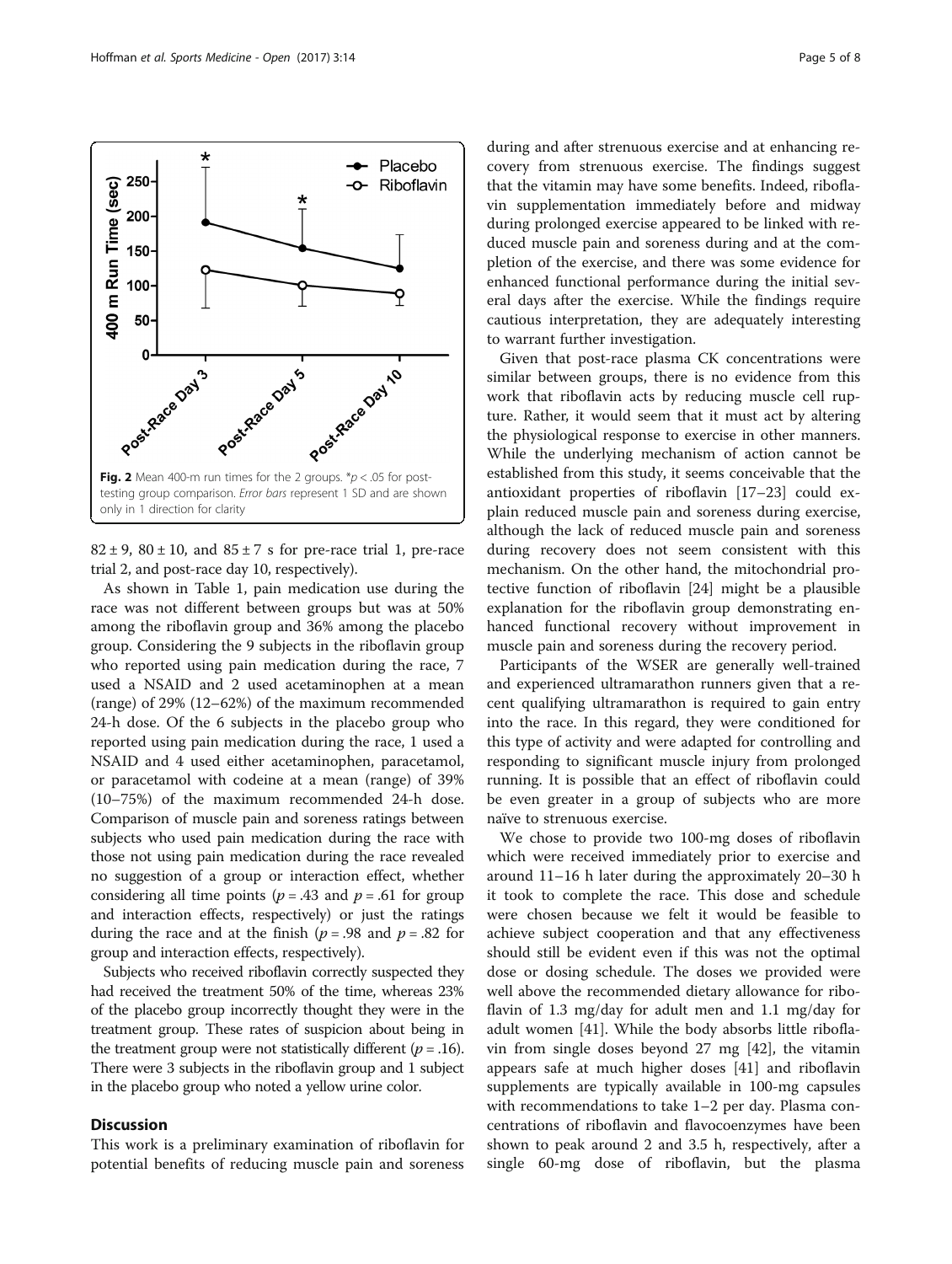concentrations remain elevated for hours [\[42\]](#page-7-0). Considering this information, it is possible that a lower dose at more frequent intervals might be more effective and would be recommended for future studies of this nature if feasible in the study environment.

The present findings indicate that muscle pain and soreness ratings of our subjects had returned to pre-race levels by 5 days after the race. For the subsample of 8 subjects who performed the pre-race 400-m runs, their times at 10 days after the race were statistically similar to pre-race times, although mean times were still  $~5\%$ slower at 10 days after the race. Our prior work at the WSER had also demonstrated that muscle pain and soreness ratings had statistically returned to baseline by post-race day 5, but 400-m run times were not examined in that study beyond post-race day 5 at which time prerace performance had not been fully recovered [[3\]](#page-6-0). In the present work, we extended the post-race time period of examination to 10 days and found that this appears to be close to the timeframe of 400-m run recovery. This is not intended to suggest that athletes are fully recovered from a 161-km ultramarathon within 10 days or shortly thereafter but rather that our subjective measure of resting muscle pain and soreness and our objective measure of 400-m speed had nearly recovered during this relatively short time period.

The WSER serves as an excellent environment to induce muscle pain and damage as evident from prior work at the race [\[2](#page-6-0), [3, 5](#page-6-0)–[7, 28](#page-6-0)–[32\]](#page-7-0). This is confirmed with the present work in which muscle pain and soreness ratings at the end of the race averaged ~7–8 on the 10-point scale (sore to very sore) and median post-race plasma CK concentrations were ~7000–13,000 U/L. However, subject recruitment is a challenge in performing research of this nature in a competition setting such as the WSER. This is reflected in the number of subjects we were able to recruit. In particular, it is unfortunate that the number of subjects completing the pre-race 400-m runs was so low, which limits the robustness of our interpretation of the findings relative to functional recovery. While the treatment and placebo groups appeared to be well matched and blinding appeared to be adequate in this study, we cannot be certain that the groups were well matched for baseline performance at the 400-m run.

We acknowledge some other limitations with this study resulting largely from constraints related to the study being performed at a competition. Perhaps most importantly is that a sizable percentage of the subjects (50 and 36% in the riboflavin and placebo groups, respectively) used pain medication during the race and some used pain medication in the 10-day post-race period. The use of NSAIDs during this event has been common, ranging from 32 to 57% among those

participating in our prior research [[3,](#page-6-0) [34](#page-7-0), [43](#page-7-0)]. Interestingly, earlier work has demonstrated that NSAID use during the race was not effective at controlling post-race muscle soreness [[4\]](#page-6-0) though the effect of NSAIDs on muscle pain and soreness during the race has not been systematically examined. Among the present subjects using pain medication during the race, the usual dosage was relatively low compared with the maximal recommended dose during 24 h. Not surprisingly, our separate comparison of muscle pain and soreness ratings between subjects who used pain medication during the race and those not using pain medication during the race revealed no suggestion of an effect of the pain medication on this variable. Thus, given these considerations, it seems unlikely that the use of pain medication during the race confounded the present finding of lower muscle pain and soreness during and at the completion of the race among the riboflavin group compared with the placebo group. Another potential study limitation is that, because we did not assess dietary practices of the subjects, it is conceivable that one group had a greater intake of anti-oxidants than the other. Additionally, the 400-m runs were unsupervised and self-timed, but this was the most feasible approach and we believe this study population was capable of maximally exerting themselves during unsupervised trials and correctly recording the times. Finally, we also recognize that some might consider it ideal to have measured pre-race plasma CK concentrations and to examine the pre-race to post-race change in plasma CK concentration rather than just the post-race value. But, since these runners would have reduced training prior to the race, we would expect prerace plasma CK concentrations to have been very low relative to the post-race values, as previously demonstrated [[4](#page-6-0)–[7\]](#page-6-0), so not using the pre-race to post-race change would not have altered our interpretation of the findings for this variable.

# Conclusions

From this work, we conclude that there is some evidence that riboflavin supplementation immediately before and midway through prolonged running may reduce muscle pain and soreness during and at the completion of the exercise and that there is some suggestion that riboflavin might enhance functional recovery after the exercise. We acknowledge that this study is a preliminary examination of riboflavin for this purpose and involved a small number of subjects in which the dose and dosing schedule might not have been optimal. As such, the findings appear intriguing and warrant additional investigation of riboflavin as a means to reduce muscle pain during exercise and to enhance post-exercise recovery.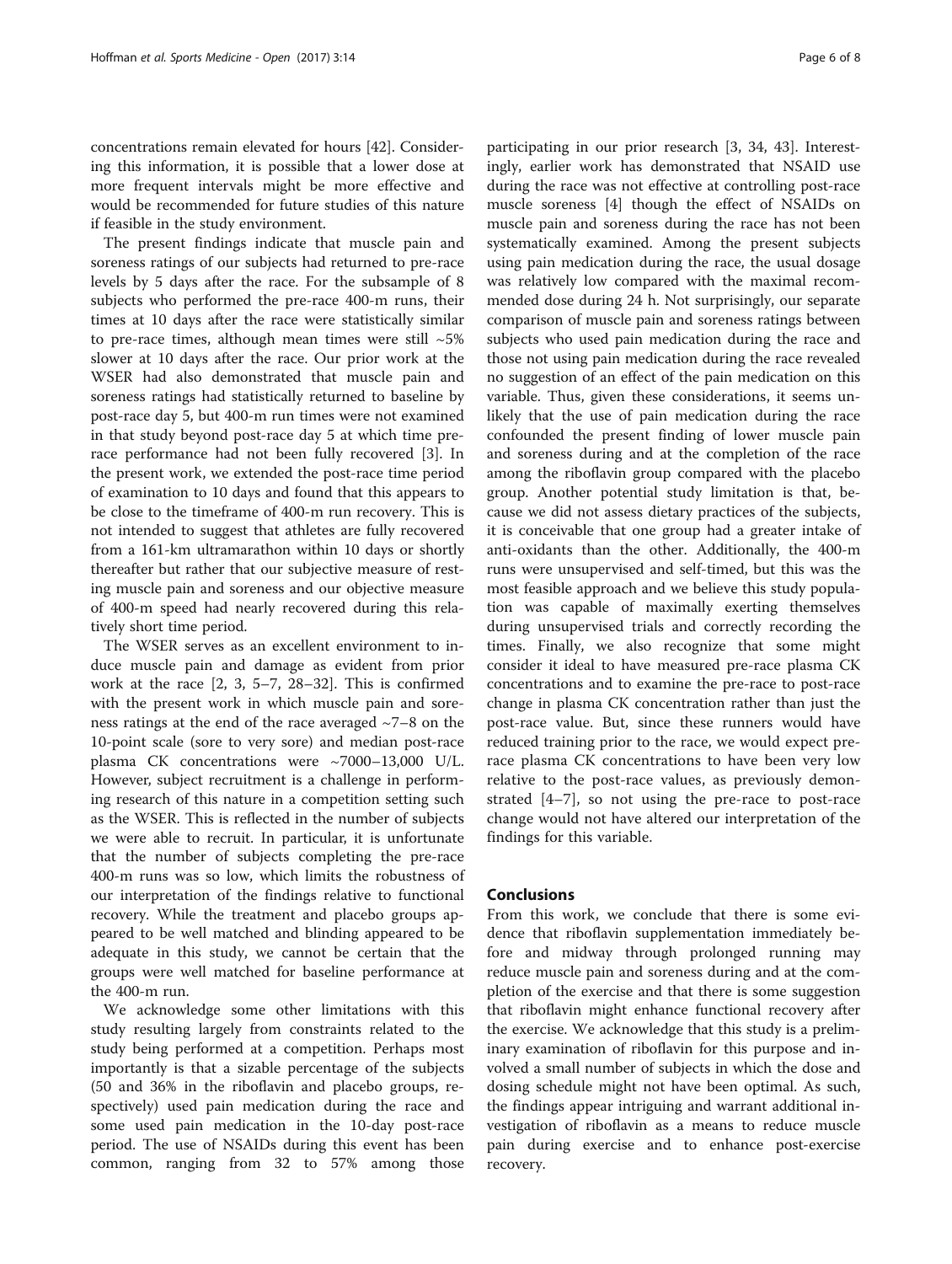### <span id="page-6-0"></span>Abbreviations

ANOVA: Analysis of variance; CK: Creatine kinase; NSAID: Nonsteroidal antiinflammatory drug; SD: Standard deviation; WSER: Western States Endurance Run

#### Acknowledgements

This research could not have been accomplished without the help of numerous volunteers. We thank Sutter Auburn Faith Hospital for laboratory services; John Fors, NP, Tracy Beth Høeg, MD, PhD, and Sonja A. Wilkey, MD, for phlebotomy services; and the following individuals for assistance with data collection: Dr. Jeffrey A. Chan, Kelly Cronin, George Daniel Cross, Casey Curl, Maria Gonzalez, Jasmine Magallanes, and Tiffany Anne Morales. The contents reported here do not represent the views of the Department of Veterans Affairs or the US Government.

#### Funding

The work was funded by the Western States Endurance Run Foundation and the Rossi Family Foundation and is also the result of work supported with resources and the use of facilities at the VA Northern California Health Care System.

#### Availability of Data and Materials

The results, and what they reflect, are discussed in detail in the manuscript. For this trial, participant-level data will not be publicly posted, but the authors welcome collaborators with whom data may be shared for education and research purposes.

#### Authors' Contributions

MDH and KJS conceived and designed the experiments. MDH, KJS, and TRV secured funding for the research. TRV, KJS, and BVH performed the experiments. MDH analyzed the data and prepared the manuscript. All authors discussed and revised the manuscript and approved the final manuscript.

#### Competing Interests

Martin D. Hoffman, Taylor R. Valentino, Kristin J. Stuempfle and Brandon V. Hassid have no conflicts of interest.

#### Ethics Approval and Consent to Participate

The study was approved by the Institutional Review Board of San Francisco State University and was performed in accordance with the ethical standards of the Declaration of Helsinki. All participants provided written informed consent.

## Publisher's Note

Springer Nature remains neutral with regard to jurisdictional claims in published maps and institutional affiliations.

#### Author details

<sup>1</sup>Department of Physical Medicine & Rehabilitation, Department of Veterans Affairs, Northern California Health Care System, Sacramento, CA, USA. <sup>2</sup>Ultra Sports Science Foundation, El Dorado Hills, CA, USA. <sup>3</sup>Department of Kinesiology, San Francisco State University, San Francisco, CA, USA. <sup>4</sup>Health Sciences Department, Gettysburg College, Gettysburg, PA, USA. <sup>5</sup>School of Medicine, University of Maryland, Baltimore, MD, USA.

# Received: 11 October 2016 Accepted: 16 March 2017 Published online: 28 March 2017

#### References

- 1. Frey W, Wassmer P, Frey-Rindova P, Braun D, Schwarz F, Arnold M, et al. Muscle aches and biochemical changes following a ultra-marathon in the cold—modification by diclofenac. Schweiz Z Med Traumatol. 1994;2:30–6.
- 2. Hoffman MD, Badowski N, Chin J, Stuempfle KJ. A randomized controlled trial of massage and pneumatic compression for ultramarathon recovery. J Orthop Sports Phys Ther. 2016;46(5):320–6.
- 3. Hoffman MD, Badowski N, Chin J, Stuempfle KJ, Parise CA. Determinants of recovery from a 161-km ultramarathon. J Sports Sci. 2017;35(7):669–77.
- McAnulty S, McAnulty L, Nieman DC, Morrow J, Dumke C, Henson D. Effect of NSAID on muscle injury and oxidative stress. Int J Sports Med. 2007;28(11):909–15.
- 5. Nieman DC, Dumke CL, Henson DA, McAnulty SR, Gross SJ, Lind RH. Muscle damage is linked to cytokine changes following a 160-km race. Brain Behav Immun. 2005;19(5):398–403.
- 6. Nieman DC, Henson DA, Davis JM, Dumke CL, Gross SJ, Jenkins DP, et al. Quercetin ingestion does not alter cytokine changes in athletes competing in the Western States Endurance Run. J Interferon Cytokine Res. 2007;27(12):1003–11.
- 7. Nieman DC, Henson DA, Dumke CL, Oley K, McAnulty SR, Davis JM, et al. Ibuprofen use, endotoxemia, inflammation, and plasma cytokines during ultramarathon competition. Brain Behav Immun. 2006;20(6):578–84.
- 8. Visconti L, Capra G, Carta G, Forni C, Janin D. Effect of massage on DOMS in ultramarathon runners: a pilot study. J Bodyw Move Ther. 2015;19(3):458–63.
- 9. Bryne C, Twist C, Eston R. Neuromuscular function after exercise-induced muscle damage. Sports Med. 2004;34(1):49–69.
- 10. Connolly DA, Sayers S, McHugh MP. Treatment and prevention of delayed onset muscle soreness. J Strength Cond Res. 2003;17(1):197–208.
- 11. Eston RG, Mickleborough J, Baltzopoulos V. Eccentric activation and muscle damage: biomechanical and physiological considerations during downhill running. Br J Sports Med. 1995;29(2):89–94.
- 12. Mastaloudis A, Morrow JD, Hopkins DW, Devaraj S, Traber MG. Antioxidant supplementation prevents exercise-induced lipid peroxidation, but not inflammation, in ultramarathon runners. Free Radic Biol Med. 2004;36(10):1329–41.
- 13. Mastaloudis A, Traber MG, Carstensen K, Widrick JJ. Antioxidants did not prevent muscle damage in response to an ultramarathon. Med Sci Sports Exerc. 2006;38(1):72–80.
- 14. Nieman DC, Dumke CI, Henson DA, McAnulty SR, McAnulty LS, Lind RH, Morrow JD. Immune and oxidative changes during and following the Western States Endurance Run. Int J Sports Med. 2003;24(7):541–7.
- 15. Quindry JC, McAnulty SR, Hudson MB, Hosick P, Dumke C, McAnulty LS, et al. Oral quercetin supplementation and blood oxidative capacity in response to ultramarathon competition. Int J Sport Nutr Exerc Metab. 2008;18(6):601–16.
- 16. Sousa M, Teixeira VH, Soares J. Dietary strategies to recover from exerciseinduced muscle damage. Int J Food Sci Nutr. 2014;65(2):151–63.
- 17. Christensen H. Riboflavin can protect tissue from oxidative injury. Nutr Rev. 1993;51(5):149–50.
- 18. Hultquist D, Xu F, Quandt KS, Shlafer M, Mack CP, Till GO, et al. Evidence that NADPH-dependent methemoglobin reductase and administered riboflavin protect tissues from oxidative injury. Am J Hematol. 1993;42(1):13–8.
- 19. Iwanaga K, Hasegawa T, Hultquist DE, Harada H, Yoshikawa Y, Yanamadala S, et al. Riboflavin-mediated reduction of oxidant injury, rejection, and vasculopathy after cardiac allotransplantation. Transplantation. 2007;83(6):747–53.
- 20. Lee ES, Corfe BM, Powers HJ. Riboflavin depletion of intestinal cells in vitro leads to impaired energy generation and enhanced oxidative stress. Eur J Nutr. 2013;52(5):1513–21.
- 21. Ogura R, Katsuki T, Daoud AH, Griffin AC. Anti-oxidative effects of vitamin B2-butyrate on the cardiac mitochondrial disorders induced by adriamycin. J Nutr Sci Vitaminol (Tokyo). 1982;28:329–34.
- 22. Sanches SC, Ramalho LN, Mendes-Braz M, Terra VA, Cecchini R, Augusto MJ, et al. Riboflavin (vitamin B-2) reduces hepatocellular injury following liver ischaemia and reperfusion in mice. Food Chem Toxicol. 2014;67:65–71.
- 23. Seekamp A, Hultquist DE, Till GO. Protection by vitamin B2 against oxidantmediated acute lung injury. Inflammation. 1999;23:449–60.
- 24. Liu J, Ames BN. Reducing mitochondrial decay with mitochondrial nutrients to delay and treat cognitive dysfunction, Alzheimer's disease, and Parkinson's disease. Nutr Neurosci. 2005;8:67–89.
- 25. Kennedy DO. B vitamins and the brain: mechanisms, dose and efficacy-a review. Nutrients. 2016;8(2):68.
- 26. Boehnke C, Reuter U, Flach U, Schuh-Hofer S, Einhäupl KM, Arnold G. Highdose riboflavin treatment is efficacious in migraine prophylaxis: an open study in a tertiary care center. Eur J Neurol. 2004;11(7):475–7.
- 27. Schoenen J, Jacquy J, Lenaerts M. Effectiveness of high-dose riboflavin in migraine prophylaxis. A randomized controlled trial. Neurology. 1998;50(2):466–70.
- 28. Hoffman MD, Ingwerson JL, Rogers IR, Hew-Butler T, Stuempfle KJ. Increasing creatine kinase concentrations at the 161-km Western States Endurance Run. Wilderness Environ Med. 2012;23(1):56–60.
- 29. Hoffman MD, Stuempfle KJ. Sodium supplementation and exercise-associated hyponatremia during prolonged exercise. Med Sci Sports Exerc. 2015;47(9):1781–7.
- 30. Hoffman MD, Stuempfle KJ. Muscle cramping during a 161-km ultramarathon: comparison of characteristics of those with and without cramping. Sports Med Open. 2015;1(1):8. Epub 2015 May 21.
- 31. Hoffman MD, Stuempfle KJ, Fogard K, Hew-Butler T, Winger J, Weiss RH. Urine dipstick analysis for identification of runners susceptible to acute kidney injury following an ultramarathon. J Sports Sci. 2013;31(1):20–31.